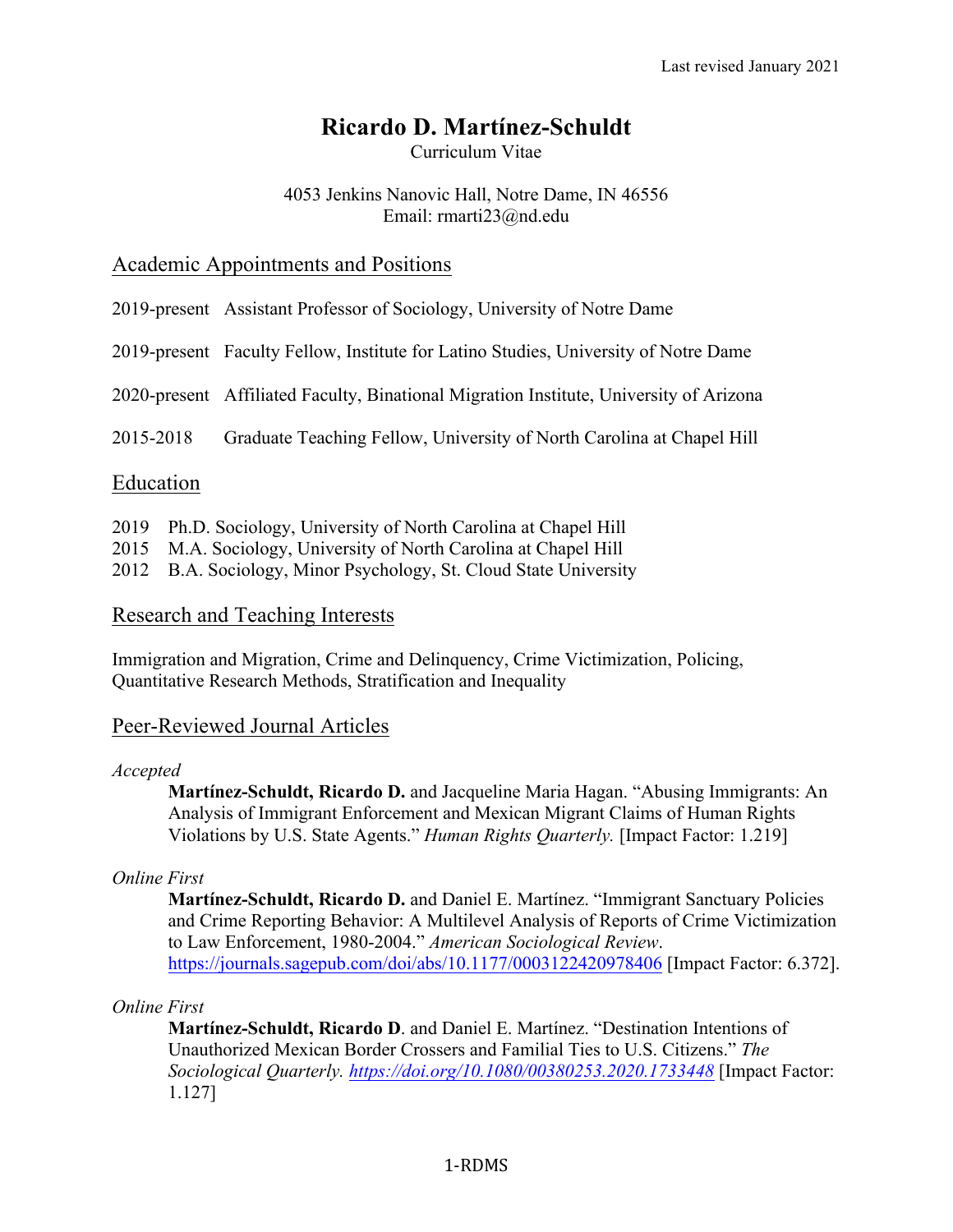- 2020 **Martínez-Schuldt, Ricardo D.** "Mexican consular protection services across the United States: How local, social, economic, and political conditions structure the socio-legal support of emigrants." *International Migration Review*, 54(4): 1016-1044. *https://doi.org/10.1177/0197918319901264* [Impact Factor: 1.944]
- 2019 **Martínez-Schuldt, Ricardo D**. and Daniel E. Martínez. "Sanctuary Policies and City-Level Incidents of Violence, 1990 to 2010." *Justice Quarterly,* 36(4): 567-593. *https://doi.org/10.1080/07418825.2017.1400577* [Impact Factor: 2.802]
	- *Recipient of the 2020 Donal MacNamara Award for outstanding journal publication, awarded by the Academy of Criminal Justice Sciences.*
- 2018 Hagan, Jacqueline Maria, **Ricardo Martinez-Schuldt**, Alyssa Peavey, and Deborah M. Weissman. "Family Matters: Claiming Citizenship Rights across the U.S.-Mexico Migratory System." *Journal on Migration and Human Security,* 6(2): 167-180. *https://doi.org/10.1177/2331502418777456* [Impact Factor: N/A]
- 2018 Martínez, Daniel E., Jeremy Slack, and **Ricardo D. Martínez-Schuldt**. "Repeat Migration in the Age of the Unauthorized Permanent Resident: A Quantitative Assessment of Migration Intentions Post-Deportation." *International Migration Review,* 54(4): 1186-1217. *https://doi.org/10.1177/0197918318767921* [Impact Factor: 1.944]
- 2018 Weissman, Deborah M., Jacqueline Hagan, **Ricardo Martinez-Schuldt**, and Alyssa Peavey. "The Politics of Immigrant Rights: Between Geography and Transnational Interventions." *Michigan State Law Review,* 2018 (1): 117-187. *https://digitalcommons.law.msu.edu/lr/vol2018/iss1/3/* [Impact Factor: N/A]
- 2018 Martínez, Daniel E., **Ricardo D**. **Martínez-Schuldt**, and Guillermo Cantor. "Providing Sanctuary or Fostering Crime? A Review of the Research on 'Sanctuary Cities' and Crime." *Sociology Compass,* 12(1): 1-13. *https://doi.org/10.1111/soc4.12547* [Impact Factor: 1.226]
- 2017 Spörlein, Christoph. Ted Mouw, and **Ricardo Martinez-Schuldt**. "The interplay of spatial diffusion and marital assimilation of Mexicans in the United States, 1980-2011." *Journal of Ethnic and Migration Studies,* 43(3): 475-494. *http://dx.doi.org/10.1080/1369183X.2016.1185940* [Impact Factor: 3.116]

Papers Under Review

**Martínez-Schuldt, Ricardo D.**, Jacqueline Hagan, and Deborah Weissman. "Just Compensation: Claiming Labor Rights Across the U.S.-Mexico Migratory System"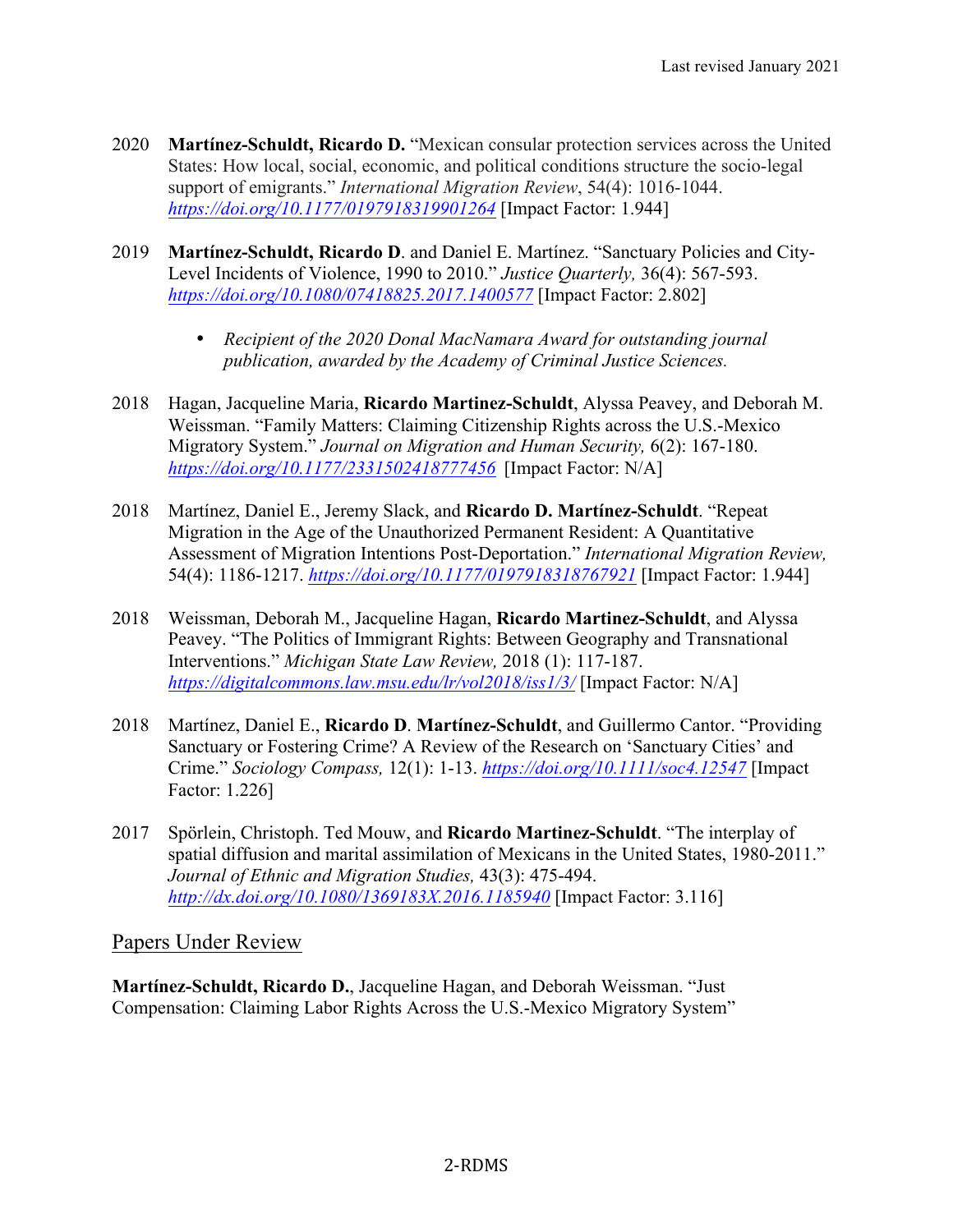# Working Papers and Projects

**Martínez-Schuldt, Ricardo D.** "The Role of Local Non-Profits in a Multi-level Model of Help-Seeking Behavior: Patterns in Crime Reporting Across 40 Metropolitan Statistical Areas, 1989- 2004"

**Martínez-Schuldt, Ricardo D.**, Daniel E. Martínez, Roger Cadena, and David Rigby. "Neighborhood Context and Officer-Involved Shootings: The Case of Los Angeles"

Martínez, Daniel E., and **Ricardo D. Martínez-Schuldt** "The Interplay of Immigration and Structural Causes of Social Disorganization: A Longitudinal Analysis of Violent Crime in Washington, DC Neighborhoods"

Manzanares, Melissa, and **Ricardo D. Martínez-Schuldt** "Passing as Mexican?: Salvadoran Immigrants' Economic Assimilation in the United States"

# Edited Volume Book Chapters

- 2018 Martínez, Daniel E., Jeremy Slack, and **Ricardo Martínez-Schuldt**. "The Rise of Mass Deportation." In: *The Handbook of Race, Ethnicity, Crime, and Justice*. Edited by Ramiro Martinez, Jr., Jacob I. Stowell, and Meghan Hollis.
- 2018 Martínez, Daniel E., **Ricardo D**. **Martínez-Schuldt**, and Guillermo Cantor. "Sanctuary Cities and Crime" In: *Routledge Handbook of Immigration & Crime.* Edited by Holly Ventura Miller and Anthony Peguero.
- 2018 Martínez, Daniel E., Jeremy Slack, and **Ricardo Martínez-Schuldt**. "Chapter 1: Research Methods" In: *The Shadow of the Wall: Violence and Migration on the US-Mexico Border*. Edited by Jeremy Slack, Daniel E. Martínez, and Scott Whiteford.

### Book Reviews and Encyclopedia Entries

- 2020 **Martínez-Schuldt, Ricardo D.** and Daniel E. Martínez. "Immigration and Crime" in *Criminal Justice in America: The Encyclopedia of Crime, Law Enforcement, Courts, and Corrections* edited by Jeff Bumgarner and Carla Lewandowski, California: ABC-CLIO: https://products.abc-clio.com/ABC-CLIOCorporate/product.aspx?pc=A5701C
- 2020 Martínez, Daniel E. and **Ricardo D. Martínez-Schuldt**. "Immigration and Customs Enforcement" in *Criminal Justice in America: The Encyclopedia of Crime, Law Enforcement, Courts, and Corrections*, edited by Jeff Bumgarner and Carla Lewandowski, California: ABC-CLIO: https://products.abc-clio.com/ABC-CLIOCorporate/product.aspx?pc=A5701C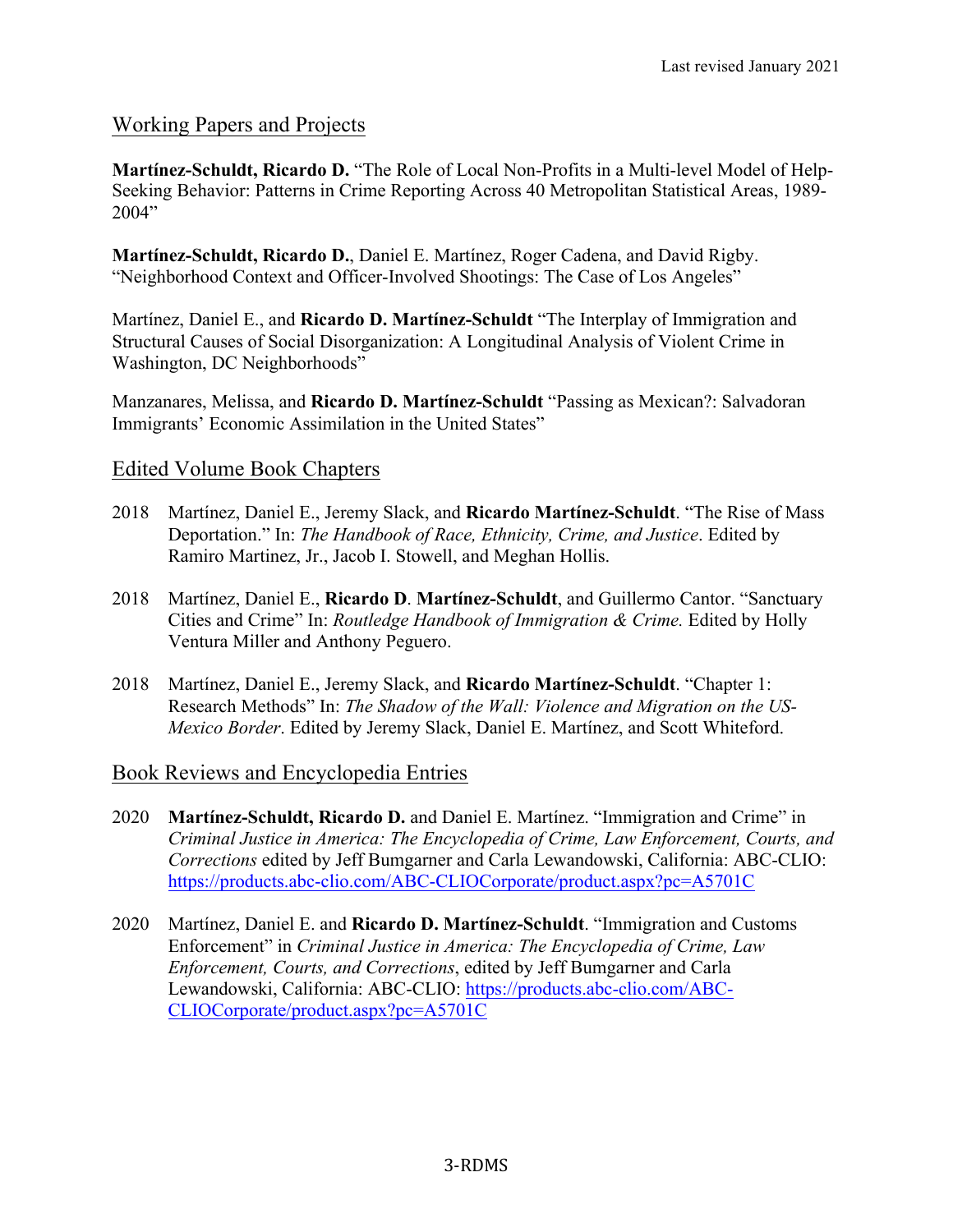## Awards, Grants, and Fellowships

- 2020 Donal MacNamara Award for outstanding journal publication, awarded by the Academy of Criminal Justice Sciences
- 2018 UNC Graduate School Dissertation Completion Fellowship
- 2018 Kenan Graduate Fellow, UNC College of Arts and Sciences
- 2018 Howard W. Odum Award for Research Excellence, UNC Dept. of Sociology
- 2018 Ford Foundation Dissertation Fellowship (*Honorable Mention)*
- 2017 Mellon Dissertation Grant, UNC Institute for the Study of the Americas
- 2017 Everett K. Wilson Graduate Teaching Award, UNC Dept. of Sociology
- 2016 Pilot Research Fund, UNC Dept. of Sociology

# Online Academic Blog Postings/Essays (Invited)

- 2018 Martínez, Daniel and **Ricardo Martínez-Schuldt**. "Sanctuary Ordinances for Undocumented Immigrants Do Not Increase Crime." *Work in Progress.* http://www.wipsociology.org/2018/02/20/sanctuary-ordinances-for-undocumentedimmigrants-do-not-increase-crime/#more-291. February 20.
- 2018 **Martínez-Schuldt, Ricardo** and Daniel Martínez. "Expert Q&A." *Crime & Justice Research Alliance*. https://mailchi.mp/578e850478ed/cjra-newsletter-january-2018. January.

### Invited Presentations

- 2020 "Community Non-Profits and Racial/Ethnic Minority Victims' Crime Reporting Behavior," presented at the Latino Studies Seminar hosted by Institute for Latino Studies. South Bend, IN.
- 2020 "Immigrant sanctuary policies and crime-reporting behavior," presented at the UNC Migration Working Group. Chapel Hill, NC.
- 2020 "How local 'sanctuary policies' affect immigrant community wellbeing with a focus on (1) crime and (2) institutional trust/legal cynicism." presented at the Catholic Immigrant Integration Initiative Building Communities of Belonging and Hope, virtual conference hosted by the Center for Migration Studies of New York and the University of Notre Dame.
- 2020 "Bringing Research to Bear on the Needs of Catholic Institutions, and the Migrant Populations They Serve" panelist at the Catholic Immigrant Integration Initiative Building Communities of Belonging and Hope, virtual conference hosted by the Center for Migration Studies of New York and the University of Notre Dame.
- 2019 "Sanctuary Policies and Violent Crime Victimization Reporting" presented at the Immigration Politics & Policy in the Age of Trump WPSA pre-conference. San Diego, CA.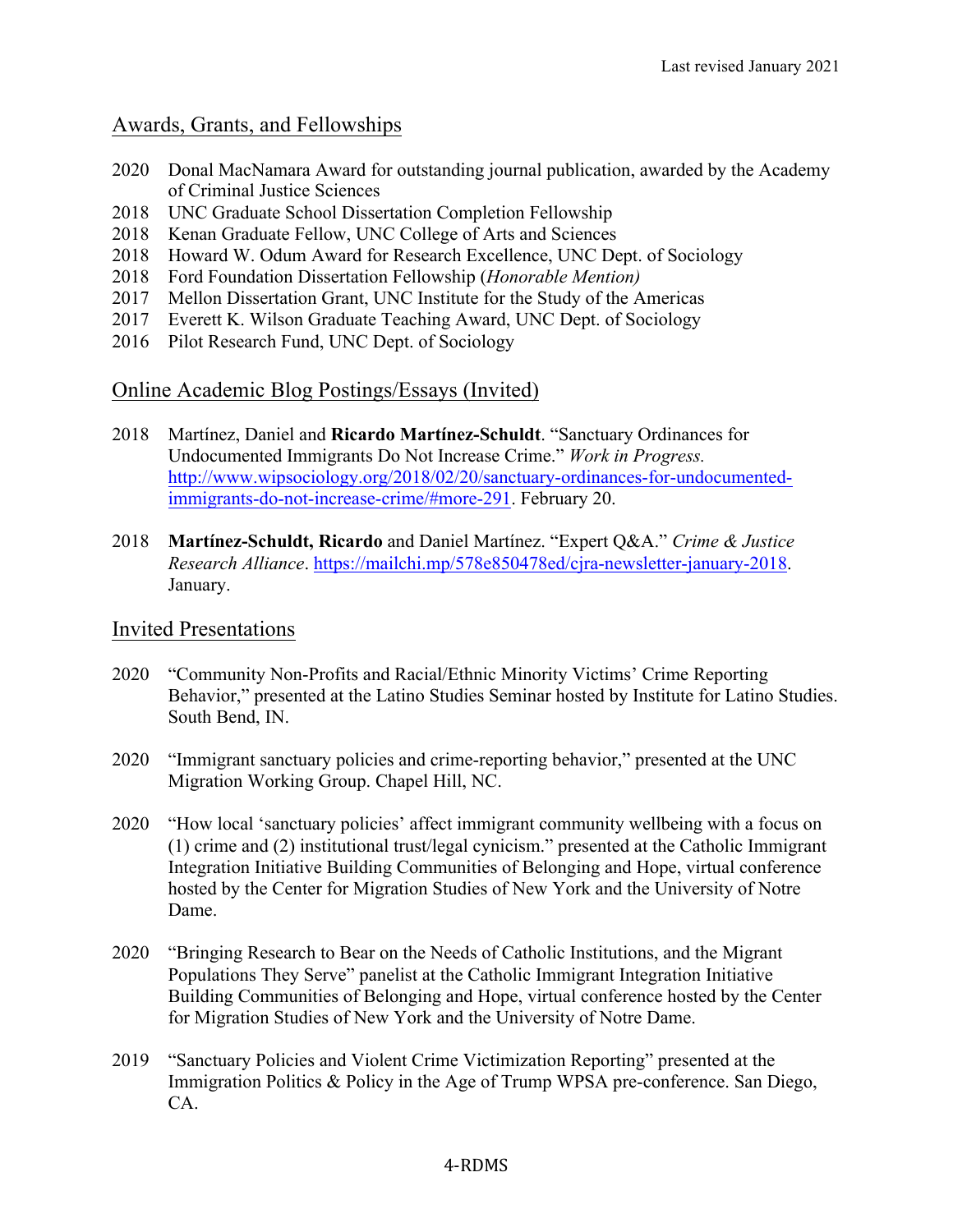2018 "Sanctuary Policies, Immigrant Political Opportunities, and Latinos' Reports of Crime Victimization to Law Enforcement" presented at the UNC Department of Sociology Colloquium Series. Chapel Hill, NC.

### Participation in Professional Meetings

- 2020 "US Immigration Enforcement and Mexican Consular Protection: An Analysis of Consular Support of Cases Involving Abuse by US Officials" accepted at the Latino Studies Association. South Bend, Indiana. *(Conference postponed due to COVID19).*
- 2020 "Non-Profit Organizations in a Multilevel Help-Seeking model: An Analysis of Victims' Decisions to Notify Law Enforcement" accepted at the American Society of Criminology. Washington, D.C. (*Conference cancelled due to COVID19*).
- 2019 Chair for session titled "Reception of Migrants" at Sociology of Development Conference. Notre Dame, IN.
- 2019 "The Role of the Mexican Consulate in Assisting Migrant Workers in the Labor Claims Making Process" presented at the North Carolina Conference of Latin American Studies. Chapel Hill, NC.
- 2018 "'Sanctuary' Policies and Crime Victimization Reporting" presented at the Social Science History Association. Phoenix, AZ.
- 2018 "Emigrant Claims and Consular Protection Services in the United States: Mexico's Department of Protections Administrative Data 2010-2015" presented at the American Sociological Association. Philadelphia, PA.
- 2017 "Latina/o Criminology Panel 3: Handbook of Immigration and Crime 1" presented at the American Society of Criminology. Philadelphia, PA.
- 2016 "A Quantitative Assessment of the Impact of 'Sanctuary' Policies and Anti-Immigrant Legislation on City-Level Violent Crime Rates Across the U.S." presented at the American Society of Criminology. New Orleans, LA.
- 2016 "Return Migration in the Age of the Unauthorized Permanent Resident: A Quantitative Assessment of Migration Intentions Post-Deportation" presented at the American Sociological Association. Seattle, WA.
- 2016 "A Quantitative Assessment of the Impact of 'Sanctuary' Policies and Anti-Immigrant Legislation on City-Level Violent Crime Rates Across the U.S." presented at the Society for the Study of Social Problems. Seattle, WA.
- 2016 Discussant for session titled "Immigrants and the Labor Market" at Population Association of America. Washington, D.C.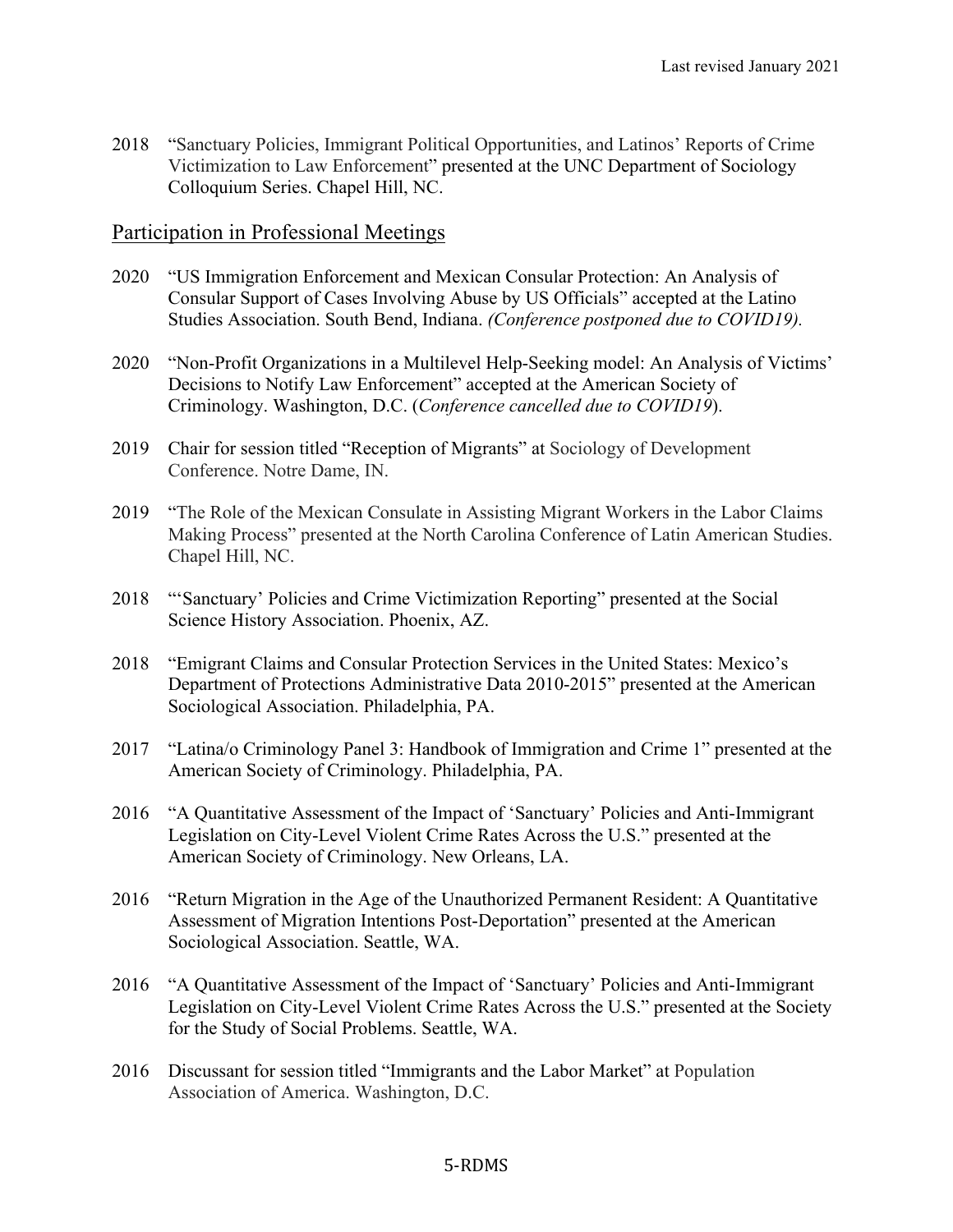- 2016 "Immigration and Social Disorganization: A Quantitative Assessment of Violent Crime in Washington D.C. Neighborhoods" presented at the Southwestern Social Science Association. Las Vegas, NV.
- 2015 "Destination Choices of Contemporary Unauthorized Mexican Migrants: The role of human capital, social capital, occupational experience, and destination characteristics" presented at the Latin American Studies Association, San Juan, Puerto Rico.
- 2015 "The Interplay of Spatial Diffusion and Marital Assimilation of Mexicans in the United States, 1980-2011" presented at the Population Association of America. San Diego, CA.
- 2015 "Destination Choices of Contemporary Unauthorized Mexican Migrants: The role of human capital, social capital, occupational experience, and destination characteristics" presented" presented at the Eastern Sociological Society, New York, NY.
- 2014 "New Evidence on Destination Decisions of Unauthorized Mexican Migrants: Does Social Capital Still Matter?" presented at the Population Association of America. Boston, **MA**
- 2014 "Emerging Destination Choices of Contemporary Unauthorized Mexican Migrants" presented at the Society for Applied Anthropology, Albuquerque, NM.

### Media Coverage of Research

- 2020 Ordway, Denise-Marie. "Decriminalizing unauthorized border crossing: What the research says." Journalist's Resource. January 28<sup>th</sup>.
- 2018 Ortega, Bob. "Border Patrol failed to count hundreds of migrant deaths on US soil." CNN. May 14.
- 2018 Curry, Caity. "Are Sanctuary Cities Safer than We Think?" The Society Pages. May  $2<sup>nd</sup>$ .
- 2018 Smart, Christopher. "Fearful of deportation, unauthorized immigrants in Salt Lake City are not reporting crime, police chief says." The Salt Lake Tribune. January  $8<sup>th</sup>$ .

### Teaching Experience

- 2019-present University of Notre Dame Introduction to Criminology Statistics for Social Research Linear Regression (graduate course)
- 2015-2018 University of North Carolina at Chapel Hill Measurement and Data Collection Crime and Delinquency

#### 6-RDMS